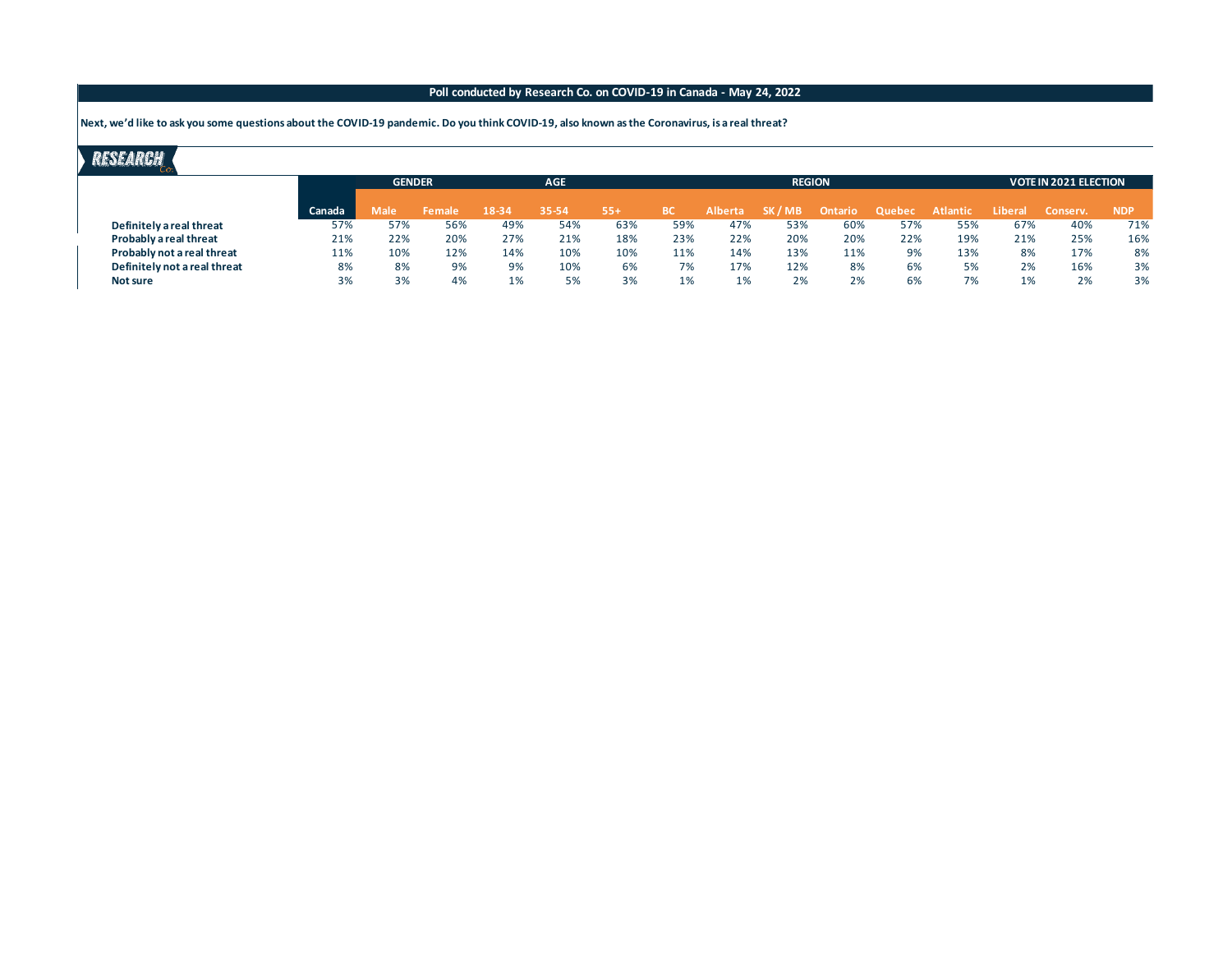**All things considered, are you satisfied or dissatisfied with the way these levels of governments have dealt with the COVID-19 outbreak?**

|                                  | <b>GENDER</b> |             |        | <b>AGE</b> |       |       |           |                | <b>REGION</b> | <b>VOTE IN 2021 ELECTION</b> |        |                 |                |          |            |
|----------------------------------|---------------|-------------|--------|------------|-------|-------|-----------|----------------|---------------|------------------------------|--------|-----------------|----------------|----------|------------|
|                                  | Canada        | <b>Male</b> | Female | 18-34      | 35-54 | $55+$ | <b>BC</b> | <b>Alberta</b> | SK/MB         | <b>Ontario</b>               | Quebec | <b>Atlantic</b> | <b>Liberal</b> | Conserv. | <b>NDP</b> |
| The federal government in Ottawa |               |             |        |            |       |       |           |                |               |                              |        |                 |                |          |            |
| Very satisfied                   | 17%           | 18%         | 17%    | 14%        | 16%   | 20%   | 11%       | 16%            | 14%           | 15%                          | 25%    | 17%             | 32%            | 7%       | 11%        |
| <b>Moderately satisfied</b>      | 44%           | 45%         | 42%    | 40%        | 42%   | 48%   | 45%       | 40%            | 39%           | 49%                          | 40%    | 47%             | 51%            | 35%      | 60%        |
| Moderately dissatisfied          | 15%           | 16%         | 15%    | 21%        | 14%   | 14%   | 16%       | 18%            | 13%           | 16%                          | 15%    | 15%             | 9%             | 23%      | 14%        |
| Very dissatisfied                | 18%           | 18%         | 18%    | 14%        | 21%   | 17%   | 22%       | 23%            | 27%           | 16%                          | 14%    | 16%             | 6%             | 35%      | 14%        |
| Not sure                         | 5%            | 2%          | 9%     | 11%        | 7%    | 1%    | 6%        | 4%             | 8%            | 4%                           | 5%     | 5%              | 2%             | 1%       | 1%         |
| Your provincial government       |               |             |        |            |       |       |           |                |               |                              |        |                 |                |          |            |
| <b>Very satisfied</b>            | 22%           | 23%         | 21%    | 19%        | 21%   | 25%   | 25%       | 18%            | 11%           | 19%                          | 31%    | 23%             | 28%            | 19%      | 20%        |
| <b>Moderately satisfied</b>      | 41%           | 40%         | 41%    | 42%        | 41%   | 40%   | 37%       | 35%            | 40%           | 46%                          | 36%    | 49%             | 41%            | 48%      | 36%        |
| Moderately dissatisfied          | 16%           | 18%         | 14%    | 22%        | 14%   | 14%   | 15%       | 21%            | 18%           | 15%                          | 15%    | 14%             | 15%            | 15%      | 19%        |
| Very dissatisfied                | 19%           | 18%         | 20%    | 15%        | 20%   | 19%   | 20%       | 26%            | 31%           | 17%                          | 15%    | 13%             | 15%            | 18%      | 25%        |
| Not sure                         | 3%            | 1%          | 4%     | 2%         | 4%    | 1%    | 3%        | 1%             | 1%            | 3%                           | 4%     | 1%              | 0%             | 0%       | 0%         |
| Your municipal government        |               |             |        |            |       |       |           |                |               |                              |        |                 |                |          |            |
| Very satisfied                   | 20%           | 21%         | 19%    | 18%        | 19%   | 22%   | 14%       | 23%            | 12%           | 22%                          | 24%    | 18%             | 25%            | 19%      | 16%        |
| <b>Moderately satisfied</b>      | 45%           | 43%         | 46%    | 43%        | 43%   | 47%   | 46%       | 43%            | 49%           | 48%                          | 38%    | 49%             | 47%            | 45%      | 52%        |
| Moderately dissatisfied          | 14%           | 14%         | 14%    | 17%        | 13%   | 13%   | 12%       | 19%            | 13%           | 12%                          | 15%    | 13%             | 15%            | 13%      | 12%        |
| Very dissatisfied                | 14%           | 16%         | 13%    | 15%        | 18%   | 11%   | 19%       | 15%            | 18%           | 13%                          | 11%    | 14%             | 9%             | 18%      | 14%        |
| Not sure                         | 7%            | 6%          | 8%     | 7%         | 7%    | 8%    | 9%        | 1%             | 9%            | 5%                           | 12%    | 6%              | 4%             | 6%       | 7%         |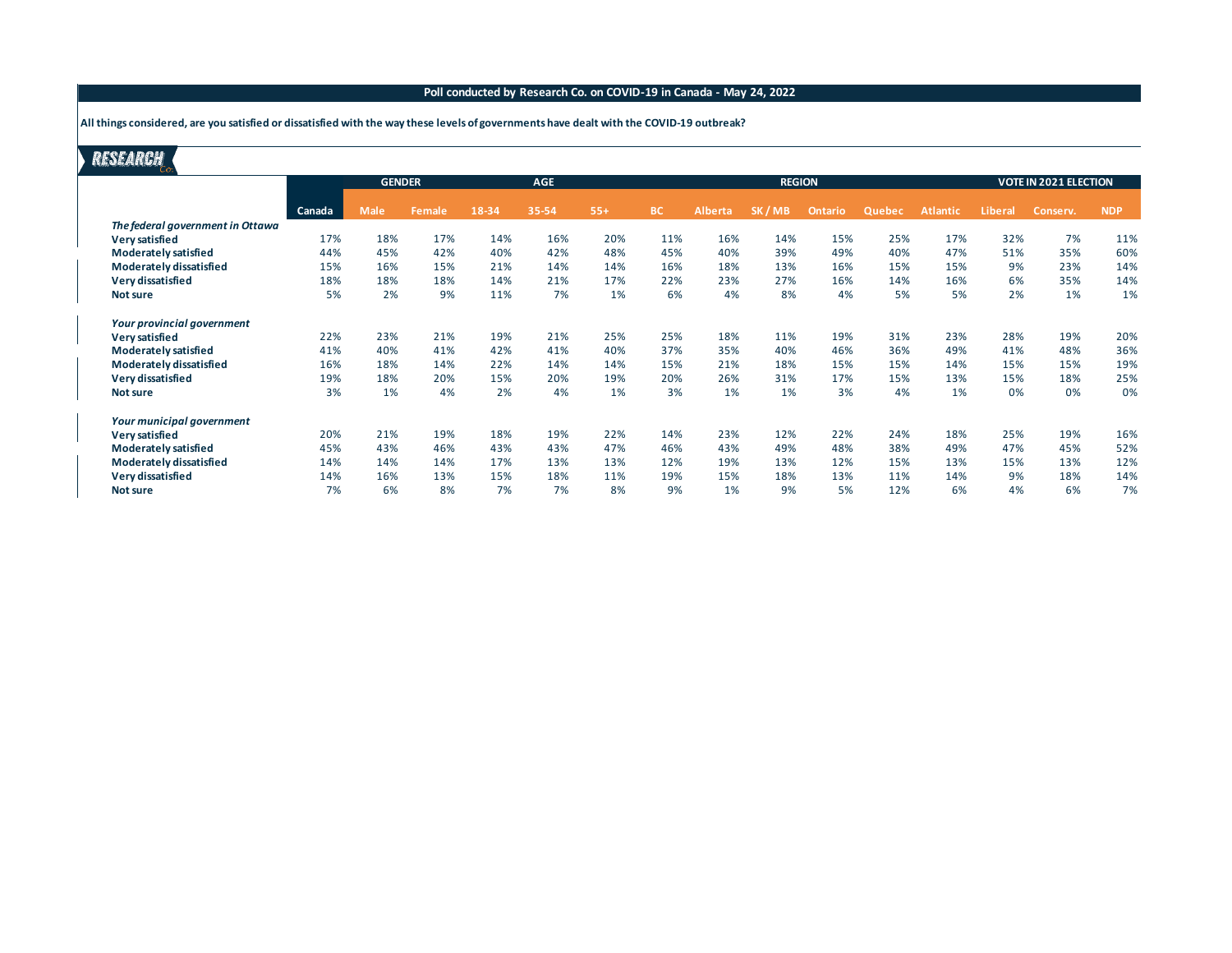**All things considered, are you satisfied or dissatisfied with the way these people have dealt with the COVID-19 outbreak?**

|                                                        | <b>GENDER</b> |             |        | <b>AGE</b> |       |       |           |         | <b>REGION</b> | <b>VOTE IN 2021 ELECTION</b> |        |                 |         |          |            |
|--------------------------------------------------------|---------------|-------------|--------|------------|-------|-------|-----------|---------|---------------|------------------------------|--------|-----------------|---------|----------|------------|
|                                                        | Canada        | <b>Male</b> | Female | 18-34      | 35-54 | $55+$ | <b>BC</b> | Alberta | SK / MB       | <b>Ontario</b>               | Quebec | <b>Atlantic</b> | Liberal | Conserv. | <b>NDP</b> |
| The federal chief public health officer                |               |             |        |            |       |       |           |         |               |                              |        |                 |         |          |            |
| <b>Very satisfied</b>                                  | 23%           | 24%         | 21%    | 16%        | 20%   | 28%   | 14%       | 20%     | 18%           | 23%                          | 27%    | 33%             | 34%     | 14%      | 26%        |
| Moderately satisfied                                   | 43%           | 41%         | 44%    | 47%        | 39%   | 44%   | 46%       | 39%     | 45%           | 45%                          | 40%    | 38%             | 48%     | 36%      | 42%        |
| Moderately dissatisfied                                | 15%           | 17%         | 14%    | 18%        | 15%   | 14%   | 19%       | 17%     | 17%           | 14%                          | 15%    | 10%             | 11%     | 23%      | 18%        |
| Very dissatisfied                                      | 14%           | 13%         | 15%    | 14%        | 18%   | 10%   | 18%       | 20%     | 19%           | 12%                          | 11%    | 14%             | 5%      | 25%      | 10%        |
| Not sure                                               | 5%            | 5%          | 6%     | 5%         | 8%    | 3%    | 3%        | 5%      | 2%            | 6%                           | 7%     | 5%              | 2%      | 3%       | 3%         |
| Your provincial health officer / chief medical officer |               |             |        |            |       |       |           |         |               |                              |        |                 |         |          |            |
| <b>Very satisfied</b>                                  | 26%           | 27%         | 24%    | 21%        | 24%   | 29%   | 26%       | 18%     | 13%           | 24%                          | 30%    | 39%             | 32%     | 21%      | 26%        |
| <b>Moderately satisfied</b>                            | 40%           | 39%         | 42%    | 42%        | 37%   | 43%   | 37%       | 47%     | 50%           | 43%                          | 36%    | 33%             | 41%     | 44%      | 42%        |
| Moderately dissatisfied                                | 17%           | 17%         | 16%    | 18%        | 18%   | 15%   | 17%       | 21%     | 13%           | 16%                          | 18%    | 15%             | 17%     | 18%      | 17%        |
| Very dissatisfied                                      | 13%           | 12%         | 15%    | 14%        | 16%   | 10%   | 18%       | 13%     | 23%           | 12%                          | 10%    | 11%             | 9%      | 16%      | 14%        |
| Not sure                                               | 4%            | 4%          | 4%     | 4%         | 5%    | 2%    | 2%        | 2%      | 2%            | 5%                           | 6%     | 2%              | 1%      | 1%       | 1%         |